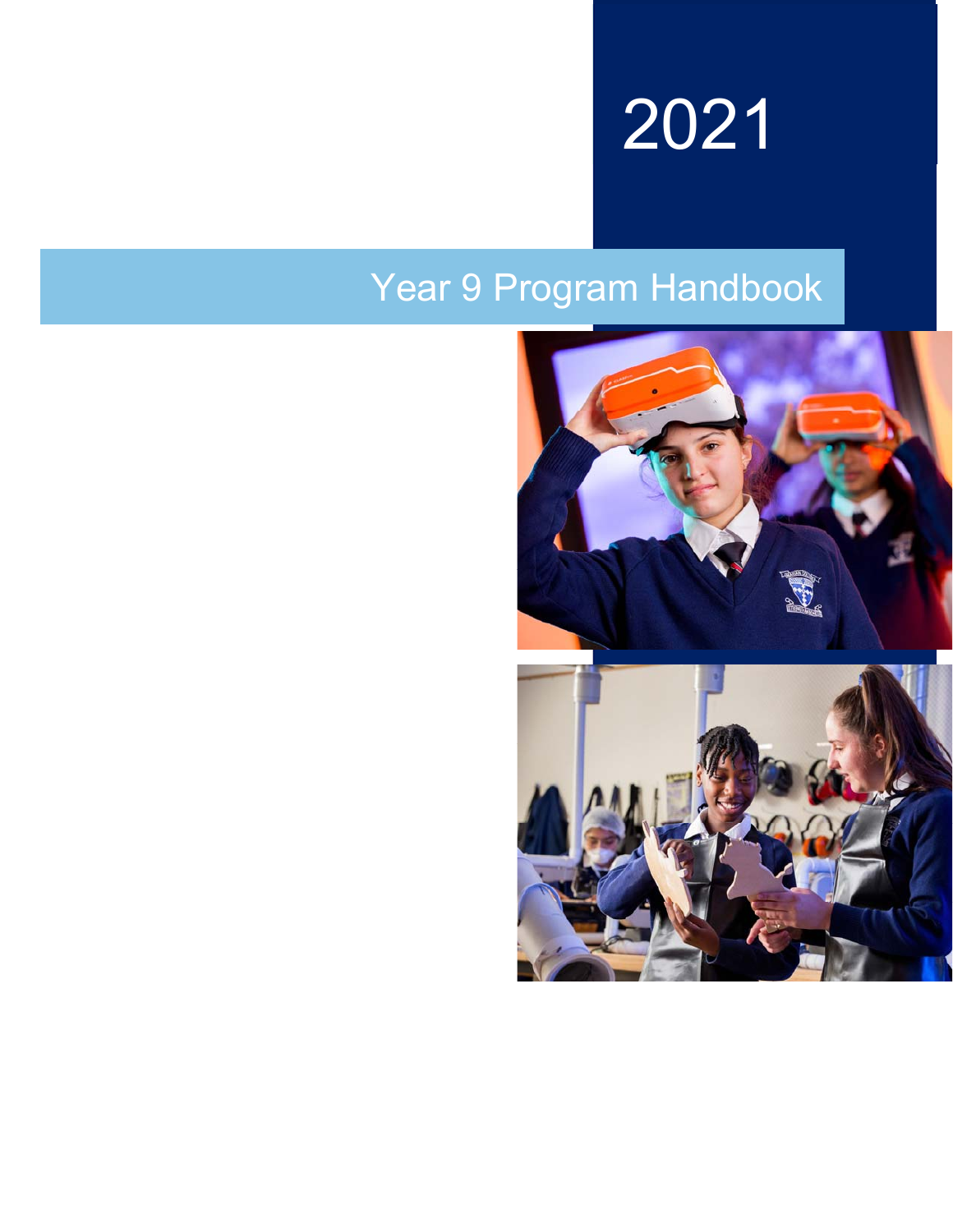# **YEAR 9 PROGRAM**

Year 9 is a time of increasing independence for young adolescents as they strive to develop an identity for themselves that is separate to that of the key adults in their lives. It is also a key time to build their engagement with their learning.

The Year 9 Program is designed to enable students to broaden their outlook, make responsible choices and develop life skills. The program also aims to extend students academically through a challenging and rigorous curriculum that promotes authentic, problem‐based learning. There are opportunities for integrated learning within the school setting and the wider community.

For the first time, students have the opportunity to select elective subjects that interest them and lead to further studies in senior years.

Year 9 is a time of challenge, friendship and fun and the program is based on the understanding that students learn best when they are given varied, rich, authentic and challenging learning experiences.

### **Aims of the Year 9 Program:**

- develop the skills of an independent learner
- develop collaborative skills
- build strong relationships between students, teachers and the wider community
- incorporate real teamwork and develop leadership skills
- engage in learning experiences and opportunities within the school setting and wider community to develop relevant understandings and skills for the future
- provide a nurturing and challenging learning environment, with high expectations, that encourages creative thinking, initiative, effective communication and reflection
- develop resilience, a sense of identity, self-worth and direction

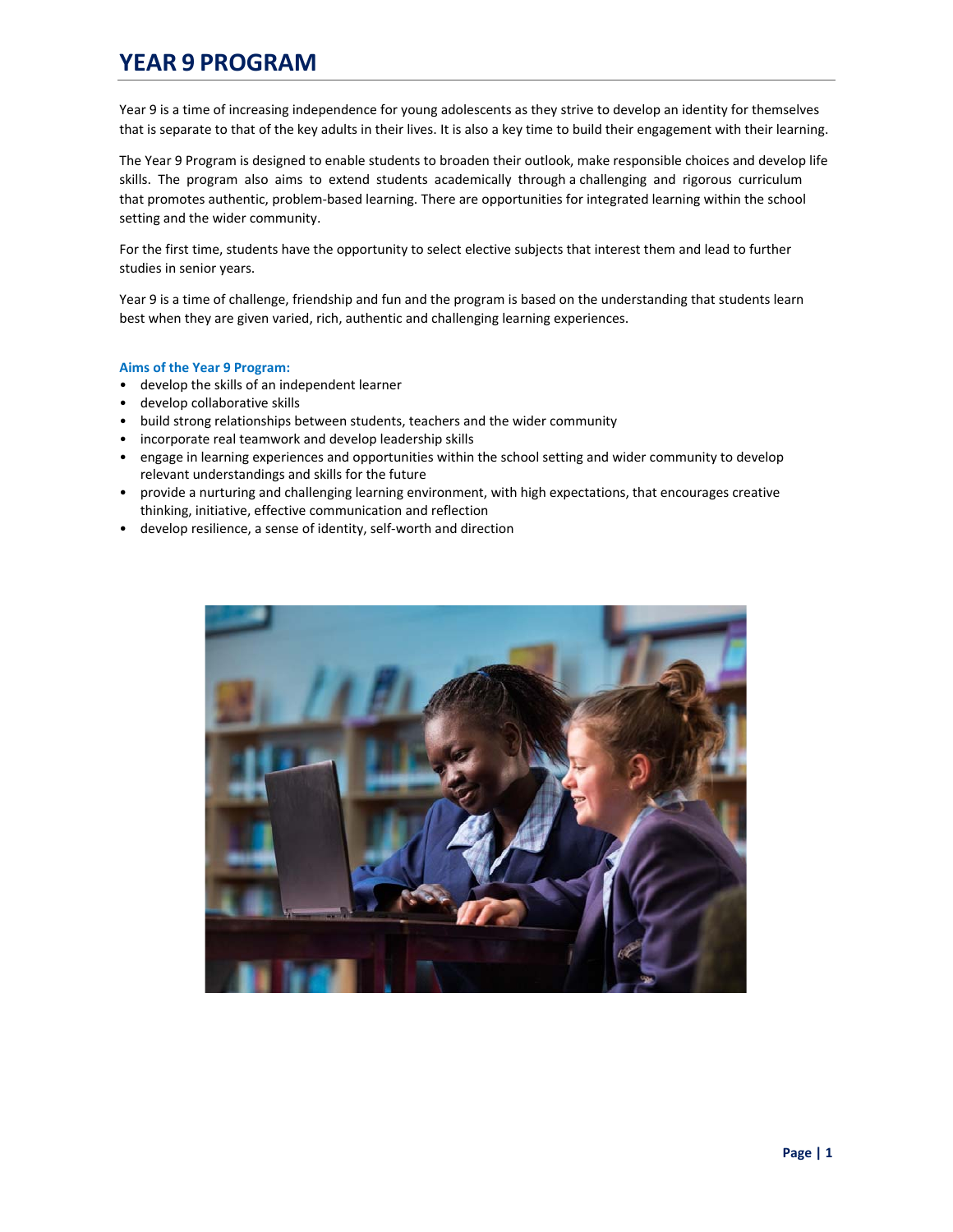# **LEARNING AND TEACHING**

The Year 9 Program aims to give students the opportunity to become enthusiastic learners who are engaged and connected to their own learning. Through academically challenging, relevant and diverse curriculum offerings, the students should be presented with exciting learning opportunities that enable each student to progress and achieve success. The program should assist students to be creative, independent learners who are secure in the knowledge they will be well prepared for the rigours of senior studies and the future beyond school.

All curriculum areas remain core at Year 9. That is, students are still required to study subjects from all the major disciplines of the curriculum. In Year 9, English and Humanities are combined and students have one teacher, enabling integration across these two subjects, through the Themes Program.

Students are able to select electives within four areas of the curriculum: Health and Physical Education, Technology Studies, Visual Arts and Performing Arts. Students study four electives over the year and are required to complete units from at least three of these areas; however, all students must choose one from Health and Physical Education. The following document provides a brief outline of each of the Electives. Students should choose according to their interests, strengths and challenge provided. They should also consider trying courses with a view to senior studies and pathways planning.

| <b>Subject</b>                                   | Time Allocation (75-minute periods/cycle) |
|--------------------------------------------------|-------------------------------------------|
| Religious Education                              | $\overline{\mathbf{3}}$                   |
| Pastoral Care Program                            | ${\bf 1}$                                 |
| Themes (English/Humanities)                      | $\boldsymbol{9}$                          |
| Mathematics                                      | 6                                         |
| Science                                          | 5                                         |
| LOTE (Italian or Indonesian or Language Support) | $\overline{4}$                            |
| Health & Physical Education                      | $\overline{2}$                            |
| <b>Electives Program</b>                         | $\boldsymbol{6}$                          |
| Unplugged                                        | 4 (one full day per fortnight)            |

The curriculum overview for Year 9 subjects is outlined in the table below:

The Year 9 Program aims to challenge students in order to broaden their knowledge and understanding of the world we live in. They will develop both collaborative and independent learning skills throughout the program that frequently takes learning outside of the classroom.

One full day per fortnight is dedicated to 'unplugging' the learning from the traditional timetable structure. The goal for each of these days is to move learning beyond the walls of the classroom and into new settings. These days have been created to enable students to make the connections between what they are currently learning at school and how that learning can be applied in their lives. The Unplugged Days also provide the opportunity for extended investigations and project‐based learning.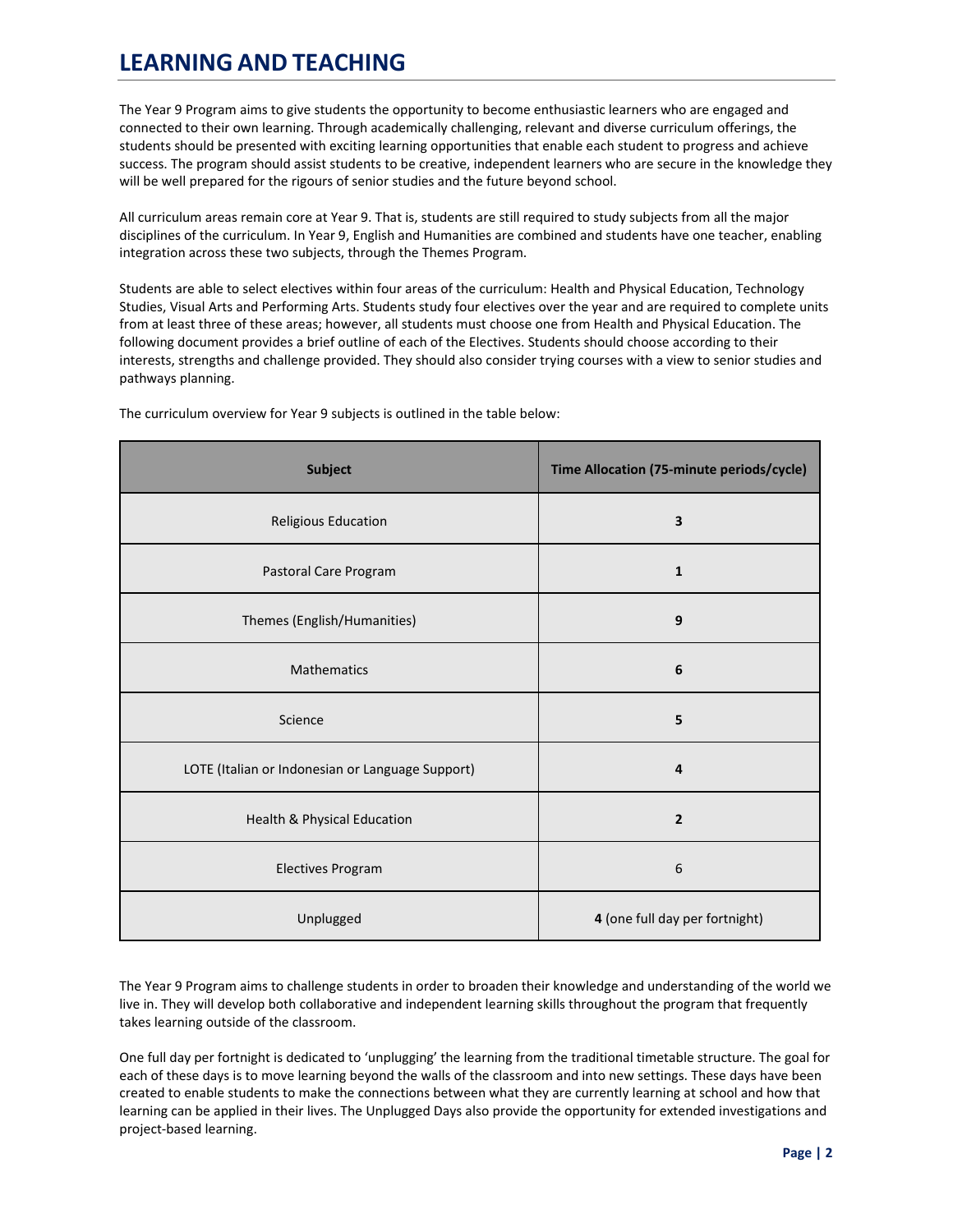# **YEAR 9 PASTORAL CARE**

The Year 9 Pastoral Care Program enables students to reflect on the relationships they form both at school and within the wider community. The program supports students towards building greater independence, making informed choices for future pathways and setting goals for both academic and personal life. There is a strong emphasis on developing essential life skills and enhancing good character traits. Through the completion of the course, it is hoped students will have a greater understanding of themselves in order to achieve greater success in their life journey.

### **Activities to support this growth:**

- iExplore Days career options, resume preparation, MyFuture investigations, university visit, pathway and subject information
- Enlighten Day building resilience, positive self‐affirmation, positive diary, what are my strengths survey
- City Experience Camp learning in the community and environment beyond the classroom, integrating into the
- community, navigation, developing confidence and independence in the real world
- Unplugged Days providing authentic learning opportunities beyond the classroom
- Team-building through homeroom activities, fund-raising activities, City Experience and Unplugged Days
- Building resilience through pastoral care activities, City Experience and Unplugged Days and learning challenges
- Controlled risk taking through City Experience, Unplugged Days and learning challenges
- Leadership planning school, year level and social justice/fundraising activities

![](_page_3_Picture_12.jpeg)

![](_page_3_Picture_13.jpeg)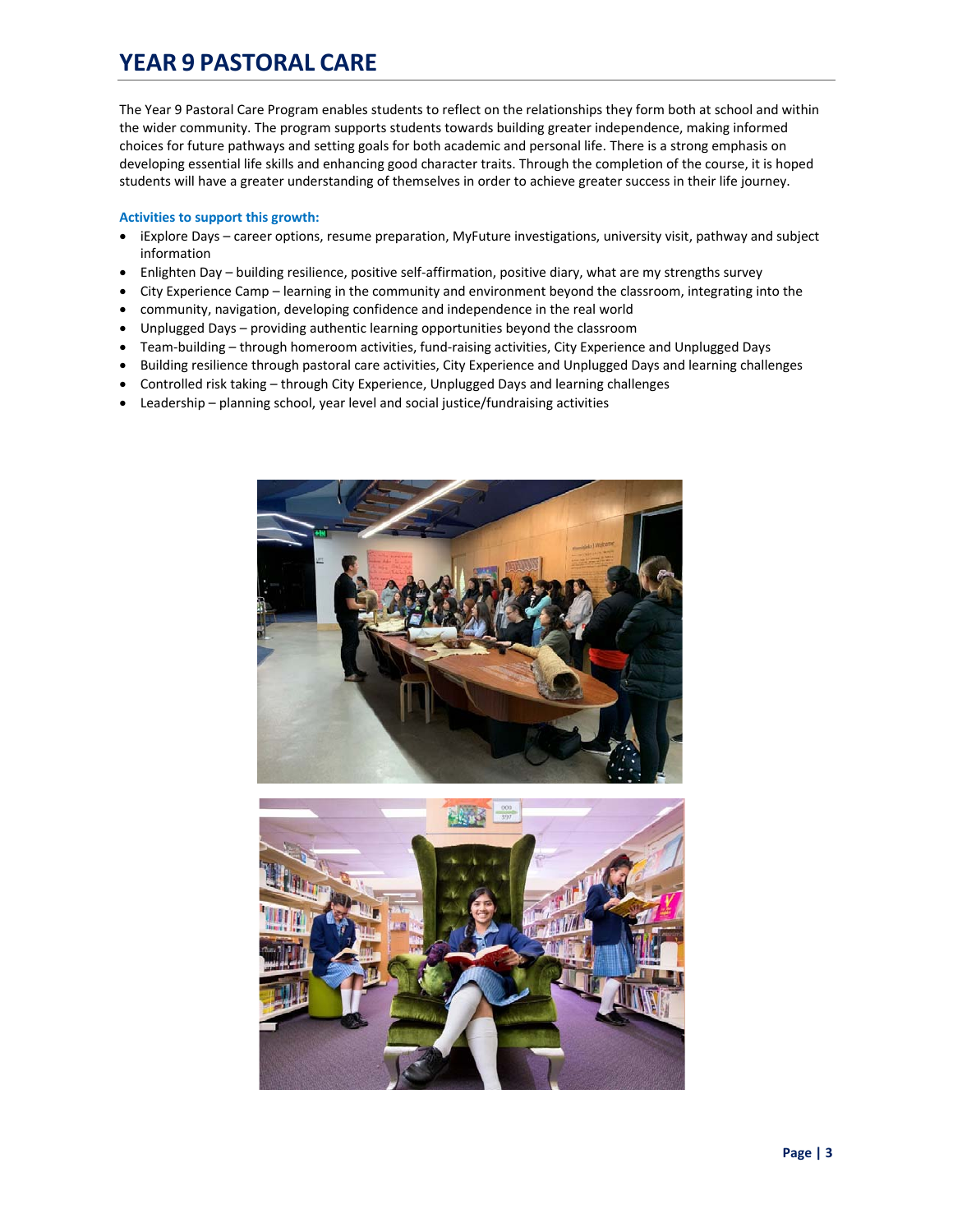# **YEAR 9: ELECTIVES**

The Year 9 Electives Program provides students with the opportunity to explore areas of interest by studying subjects they like, while experiencing new and different curriculum. It is also a time for students to learn about the options available to them in the following fields of study:

- Health and Physical Education
- Performing Arts
- Visual Arts
- Technology Studies
- Integrated Studies & Extended Investigation

# **Selection Process**

In the Year 9 Program, students select four Elective Units along with reserve choices. **Students must choose at least one elective from Health and Physical Education**. **No more than two units can be chosen from any one area and choices must be spread across at least two of Performing Arts, Visual Arts and Technology Studies.** Each elective unit runs for approximately ten weeks (six periods over a fortnight).

Online Web Preferences will be used for the elective subject selection process. **Web Preferences for students entering Year 9 in 2021 will open for students on Monday 7 September, after the Year 9 2021 Parent and Student Information Webinar. Web Preferences will close at 9.00 am on Monday 14 September**. Students will not be able to enter information after this time.

All details for the process of logging‐on and entering preferences online will be provided for students, including the student access code and password. Students will only be able to enter their preferences online. This may be done at school or at home. Homeroom Teachers will provide mentoring for students through this process during this time.

All students have up to five opportunities to enter and amend this information. Once they have entered their correct and final preferences, they should validate and then save the preference receipt. Parents will be sent a form via Operoo, acknowledging that they support the student selections. This must be signed by Wednesday 16 September.

Please note that some electives are capped with a limit of how many students can be enrolled at one time due to facilities in specialist areas. Some electives may run more than once due to popular demand and others may not run at all due to limited interest.

To assist students in their elective choices, an overview of each of the electives will be presented at the Elective Information Assembly on Thursday 5 September Students are also encouraged to ask teachers questions if they are unsure of a subject and to discuss their choices with family, to further assist them in making informed decisions.

# **Assessment**

Students will be assessed on practical and theoretical work within each Elective and this is reported on at the end of each semester.

![](_page_4_Picture_16.jpeg)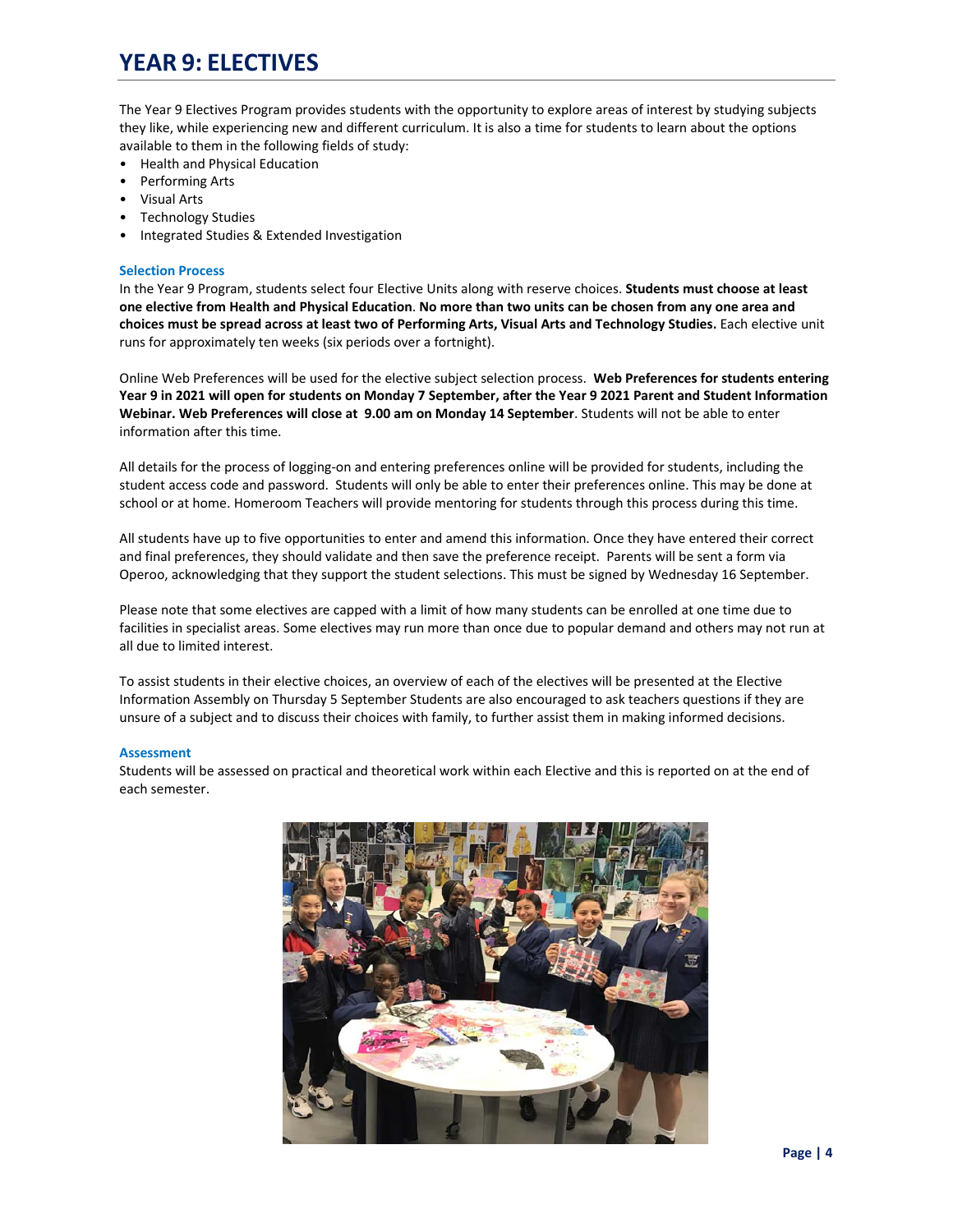# **HEALTH FOR LIFE**

This unit provides vital knowledge for developing an awareness of the benefits of physical activity for the mind and body. It is important that students develop ideas about how being active can affect their physical, social, mental, spiritual and emotional health. Students will explore and undertake activities that are accessible within their local community and promote a positive lifestyle. Through learning fundamental content, as well as participating in practical experiences, students are empowered to develop life‐long learning habits.

Practical components may include:

- Yoga
- Pilates
- Walks
- Meditation
- Mindfulness
- Nutrition
- Sleep
- Technology
- Accessing community services

#### Assessment:

- Lifespan Timeline Task
- Test

# **FIT FOR LIFE**

The importance of lifelong participation in exercise has long been recognised as it benefits individuals physically, mentally and emotionally. However, while we all understand the importance of physical activity and exercise, there are a range of barriers preventing this. Fit for Life is a Year 9 Elective aimed at breaking down these barriers within society, and creating a healthy culture supporting and promoting physical activity, especially amongst young women. This elective initiates dialogue and discusses potential barriers in sports and society, including participation trends, the media, ethics, and the role of women in sport – as well as covering the benefits and barriers to physical activity. These topics are covered, along with exposing students to a wide range of physical activities, in the hope of breaking down barriers in sports, so girls can participate fully.

Students complete both theory and practical lessons based on these themes. Students will experience a range of activities and sports.

The main themes of this subject include:

- Benefits of physical activity
- Participation in sport
- Influences and barriers in sport
- $\bullet$
- Women in sport
- Sport and the media
- Sport ethics

- Test
- Poster
- Practical Assessment Running a Session

![](_page_5_Picture_31.jpeg)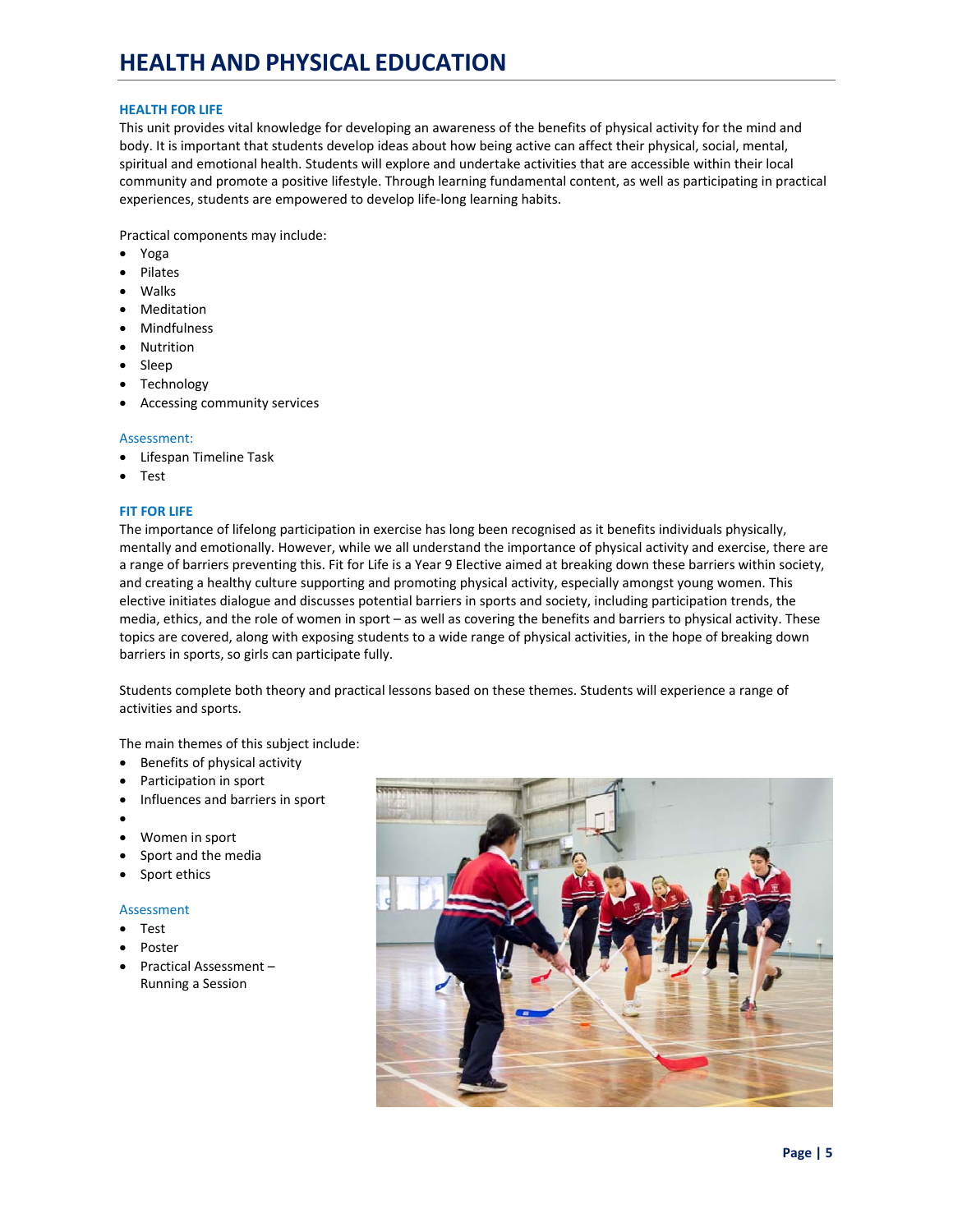# **PERFORMING ARTS**

# **ALL THE WORLD IS A STAGE – THE ART OF DRAMA**

This unit is for those who would like to develop and extend their skills as actors and theatre practitioners. Students will explore a range of styles and techniques such as mime, Commedia dell'arte, Elizabethan Theatre, melodrama, expressionism or realism. Performances will vary between improvised, scripted and unscripted. The unit is a fast, funfilled series of practical workshops that will quickly and effectively develop the students' skills and confidence in improvisation, acting and stagecraft. Students will also develop their ability to formally reflect upon their own and others' performances to fully develop and refine their creative abilities.

#### Assessment

- Audition Monologue
- Soap Opera and Script

#### **STEP UP – THE ART OF DANCE**

This unit provides a strong, student‐centred approach to dance education. Students will investigate and explore different styles of dance and movement. Students will learn about safe dance practice, such as appropriate warm‐up, approaches to choreography, musicality and performance. Students will also develop their ability to formally reflect upon their own and others' dance performances to fully develop and refine their creative abilities. This elective has a strong practical element, which involves participating in active dance workshops and also explores the theoretical aspects of dance.

#### Assessment:

- Choreographic Performance
- Analysis Task

#### **YOU CAN'T STOP THE BEAT – LIVE AND DIGITAL MUSIC**

This unit will give students the opportunity to explore life as a 'muso'! The instruments studied and used will be determined according to students' skills and interests. Students will continue the study of music theory. They will perform and may use recording techniques to analyse and enhance their live performance skills. Students develop hands-on experience with music technology, which could include composition or DJ-ing software. This unit is challenging, exciting and is where every musician starts their professional journey.

- Live and Digital Performance
- Theory Folio

![](_page_6_Picture_16.jpeg)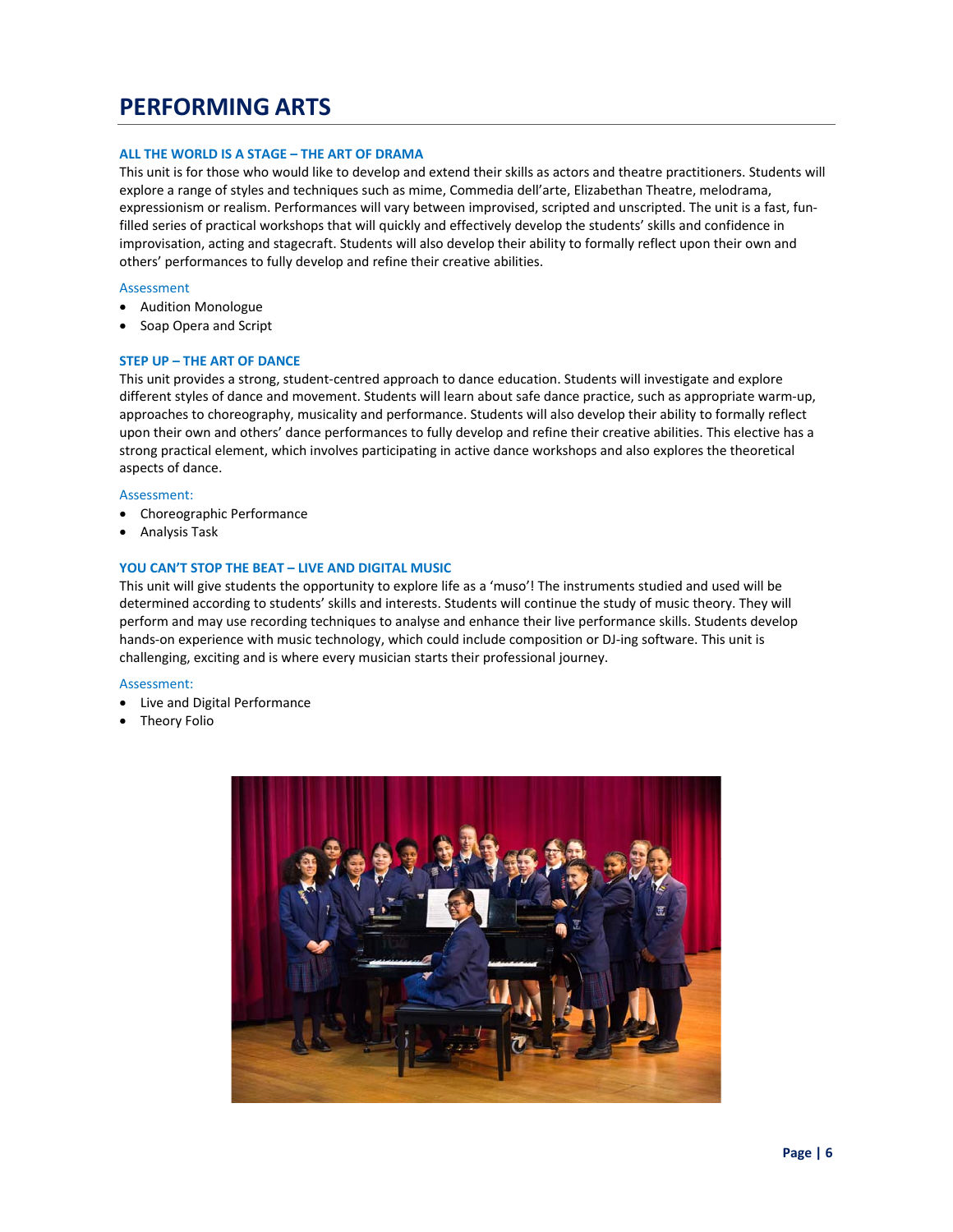# **TECHNOLOGY STUDIES**

#### **FOOD TECHNOLOGY and HOSPITALITY**

This elective will focus on food from both Food Studies and VET Hospitality perspectives. Students will learn about hygiene, food preparation, time management skills and careers within the food industry. Specific to Food Studies, we will look at how immigration has influenced Australian food culture and sustainability within food production. Students will work in small groups to produce a variety of food dishes for personal consumption and assessment. For an experience of VET Hospitality, students will scale up the previous dishes into larger quantities as they provide catering for an event. This section will involve using the industrial kitchen and equipment in the Trade Training Centre.

#### Assessment:

- Portfolio
- Practical Tasks

# **INDUSTRIAL DESIGN ‐ WOODWORK**

During this unit students design and make products. They learn how to use tools, machinery and construction techniques. Students make an upholstered ottoman and then design and make a product incorporating the laser cutter. Techniques such as upholstery, wood bending, carving and joining may be used to produce at least two products. Students need to apply creativity and problem solving skills.

#### Assessment:

- Design Folio
- Products ‐ Ottoman and Lightbox

### **PRODUCT DESIGN‐TEXTILES**

During this unit students learn how to use the sewing machine and patterns in the construction of a pair of pajama shorts and a matching top. Students research the work of fashion designers, with a focus on sustainable fashion and fabric. Fashion illustration techniques are explored as students are inspired by cultural fashion . Students need to apply creativity and problem solving skills in the creation of a folio of works.

#### Assessment:

- Folio
- Products ‐ Pajama Set
- Research Task

# **CODING AND ROBOTICS**

This unit provides students with challenging extension opportunities in the STEM area (Science, Technology, Engineering and Mathematics). Through project-based learning, students will analyse, plan, problem-solve and use coding and programming skills to command the EV3 Lego Mindstorm robot. They will learn about real world applications of science and mathematics and develop critical thinking skills through digital technology preparing them for the third millennium.

- Coding challenges
- Reflective journal
- Robotics project

![](_page_7_Picture_23.jpeg)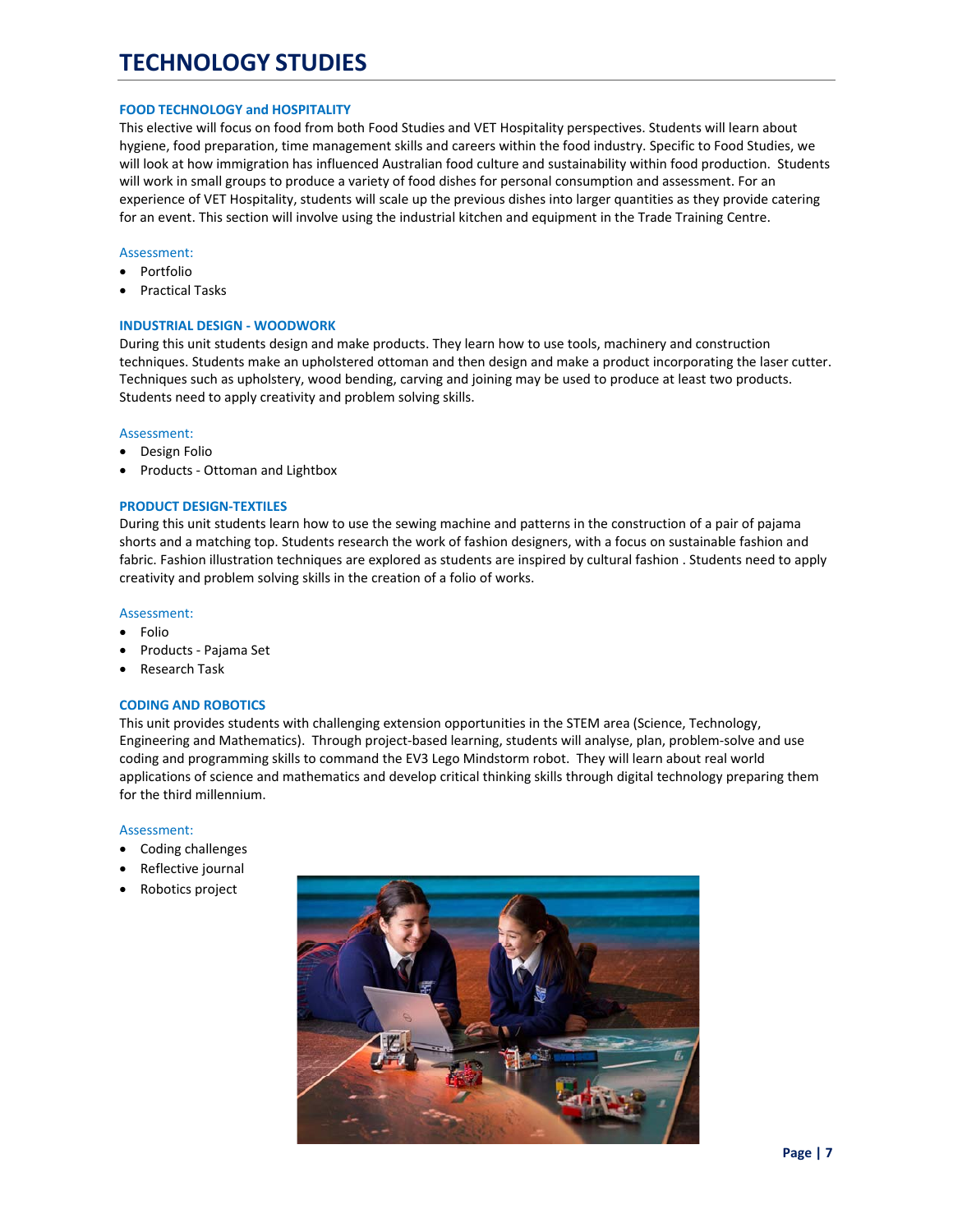# **VISUAL ARTS**

# **STUDIO ARTS**

Students explore a range of different art forms, like drawing, painting, digital collage and sculpture. Students will develop their skills and techniques in these art forms by exploring ideas in their folio. They use the design elements and principles and select appropriate material and techniques to develop their artworks. Students research the work of contemporary and historical artists, focusing on the style of key art movements.

### Assessment:

- Folio
- Products ‐ Artworks in selected artforms
- Research Task ‐ Art Movement & Artists

### **DIGITAL ART AND PHOTOGRAPHY**

Students explore digital and darkroom Photography. Students learn how to use digital cameras and Photoshop to develop ideas. Studio lighting, still life and movement photography are explored. Students research the work of prominent photographers and digital artists. Students use digital design software such as Procreate and Photoshop to create digital works of art. They use the design elements and principles and select appropriate material and techniques to develop their artworks.

### Assessment:

- Folio
- Final Photographic & Digital Productions
- Research Tasks Digital Artists & Photographers

### **SCREENAGERS – THE MASS MEDIA AND YOU**

This unit gives students the opportunity to empower themselves as media consumers and media producers. The students will develop practical skills in media production in a range of media such as print, film, video, animation and other digital forms. Students will learn the codes and conventions of media and use them in the creation of their own works. Students will also analyse the ways in which media can manipulate our opinions and beliefs, and in the process gain the power to make their own choices, free from the influence of the mass media. Projects will be based upon the interests and expertise of students and staff.

#### Assessment:

- Media Analysis
- Animation Production
- Video Task

# **VISUAL COMMUNICATION DESIGN**

Students produce a range of visual communications such as logos, packaging, 3D models and typography for a specific purpose. They use different production systems such as freehand drawing, computer‐aided drawing, image manipulation, photography and three dimensional constructions. They use the design elements and principles to develop their works and learn how to use appropriate material techniques and formats to present their ideas in a professional format. Students also analyse the purpose, context and intended audience of communication, environmental and industrial Designers.

- Folio
- Products
- Research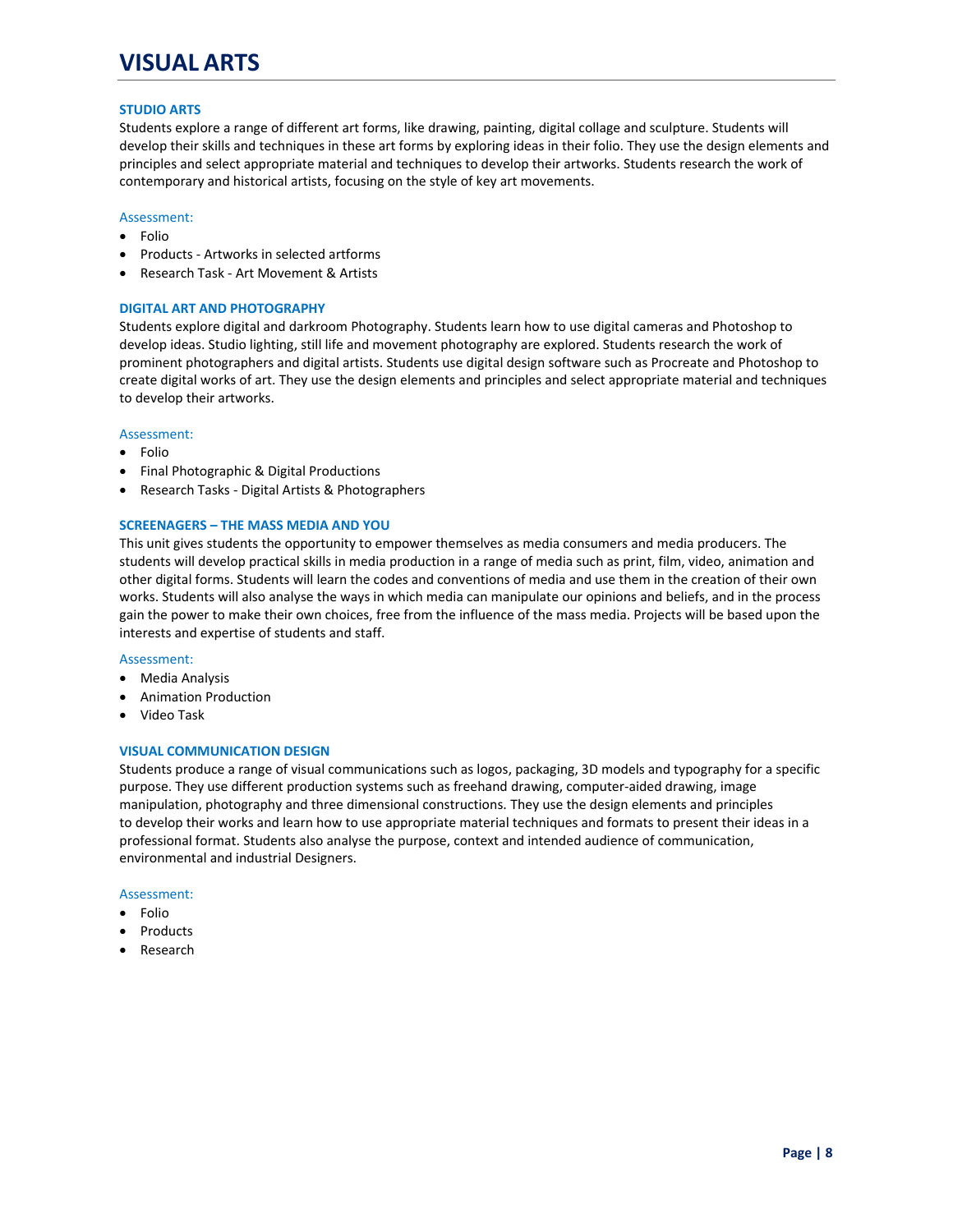# **VISUAL ARTS**

# **BUILDING THE FUTURE (ARCHITECTURE AND ENVIRONMENTAL DESIGN)**

This unit explores the fields of Architecture, Engineering and Environmental Design. Students use both hands‐on and digital methods to solve environmental design problems, through the creation of 3D models and technical drawings. A range of technologies are explored, including laser cutting, 3D printing and sculptural techniques.

Students will focus on the artistry and design of buildings, while considering the technical and structural components required to make a durable structure. As a future‐focused subject, students will also explore sustainability practices for a changing climate.

This hands‐on elective is for students who see a future career path in Architecture, Engineering, Environmental Science and other creative fields

- 3D Architectural Models
- Technical Drawings
- Sustainability Research Tasks

![](_page_9_Picture_9.jpeg)